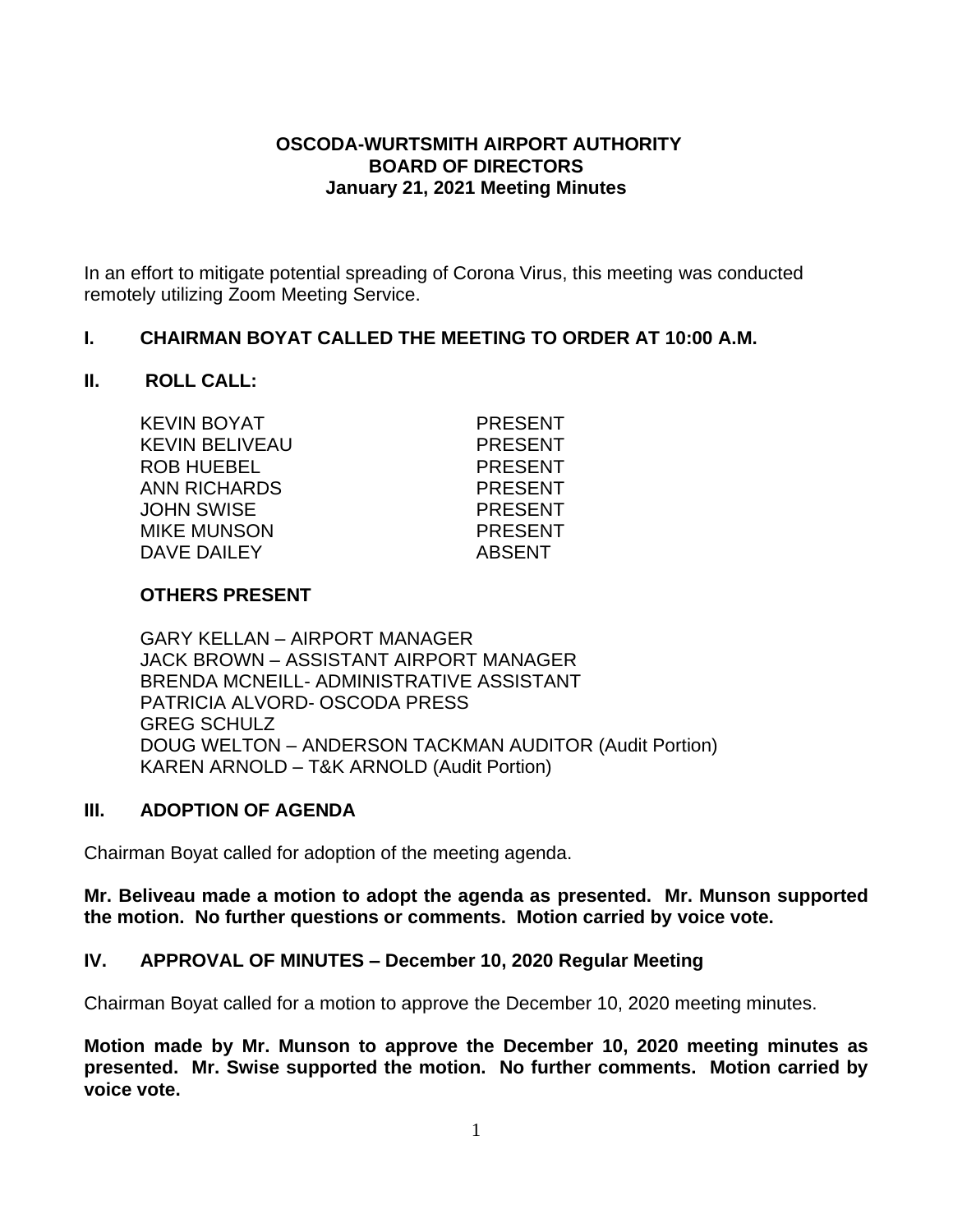### **V. Financial**

## **A. FY 2020 Financial Audit Presentation**

Mr. Douglas Welton, of Anderson, Tackman & Company, PLC, present findings of their FY 2020 financial audit for OWAA. A copy of the Auditor's written report and financial statements were provided to the Board.

Mr. Welton provided a synopsis of the Airports financial position for 2020 and provided an opportunity for comments and questions. The Airport Authority received an unmodified opinionthe highest form of audit opinion that can be received.

**Mr. Munson made a motion to accept the FY 2020 financial audit report. Ms. Richards supported the motion. Mr. Beliveau, Yes, Ms. Richards, Yes, Mr. Munson, Yes, Mr. Huebel, Yes, Mr. Swise, Yes, Mr. Boyat, Yes. Motion carried.**

### **B. FY 2020 Federal Income Tax Report**

The services provided by Anderson, Tackman & Company, PLC include translating Airport Authority's financial statements into Internal Revenue Service income tax reporting and electronic filing procedures. Mr. Kellan sought authorization to work with Anderson, Tackman & Co., to finalize and file the resulting annual income tax report with the Internal Revenue Service.

**Mr. Swise made a motion to authorize Staff to work with Anderson, Tackman & Co, to finalize and file the resulting annual income tax report with the Internal Revenue Service. Mr. Huebel supported the motion. Ms. Richards, Yes, Mr. Munson, Yes, Mr. Huebel, Yes, Mr. Swise, Yes, Mr. Beliveau, Yes, Mr. Boyat, Yes. Motion carried.**

## **C. Financial Activities Report – December 2020**

Mr. Huebel and Mr. Kellan reviewed bank statements and financial transactions during the month of December 2020. A listing of bills processed for payment during December, totaling \$177,831.84, was provided to the Board. Mr. Kellan noted that there were some substantial one-time expenses in the total. Those payments included renewal of the Airport's Commercial Insurance Policy and executing the purchase of a previously approved 2021 four-wheel drive pickup truck.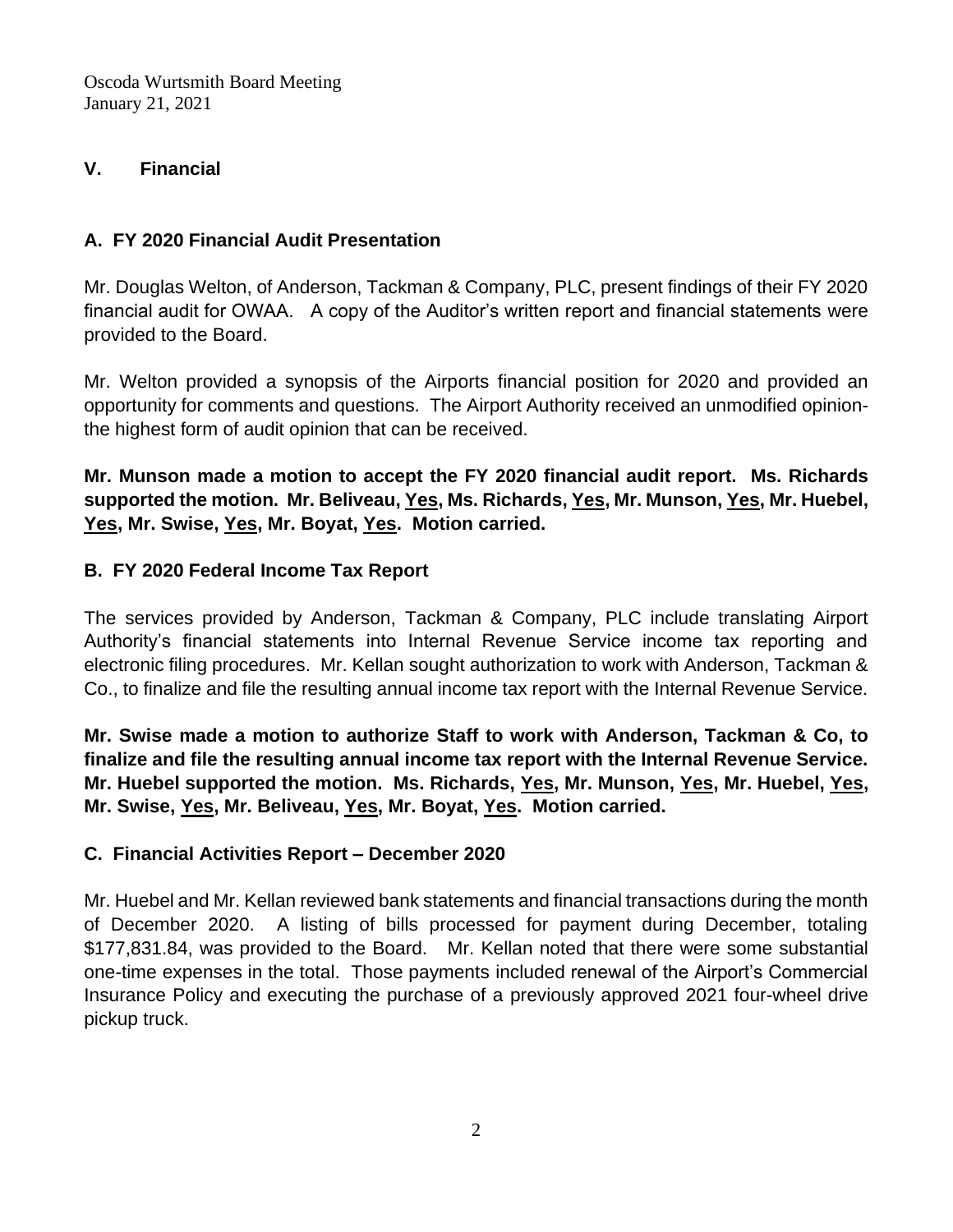**Mr. Munson made a motion to accept the December 2020 financial activities report - which includes payment transactions totaling \$177,831.84. Mr. Swise supported the motion. Mr. Swise, Yes, Mr. Beliveau, Yes, Ms. Richards, Yes, Mr. Munson, Yes, Mr. Huebel, Yes, Mr. Boyat, Yes. Motion carried.**

## **D. FY-2021 – 1 st Quarter Budget Report: and**

## **E.** FY 2021 - 2<sup>nd</sup> Quarter Budget Amendments - Resolution 2021-01

Budget reporting matrices for demonstrating revenue and expenditure activities during the first quarter of FY 2021 (10/1/2020 through 12/31/2020) were provided to the Board. Mr. Kellan recommended two-line item adjustments within the General Fund budget.

- 1. Increase the line item for general staff expense for medical prescription reimbursements from \$500 to \$1,500 per year.
- 2. Increase the line item for supplies and services Insurance from \$80,000 to \$80,700.

Additionally, Mr. Kellan recommended a number of line-item amendments within the Capital improvements budget - - which are summarized as follows:

### Revenue:

- 1. Reduce the line item for Grant MDOT AERO from 175,000 to \$0.00. Subsequent FY 2021 budget adoption, MDOT- Aero paid out the subject grant during FY 2020.
- 2. Add \$165,000 to the OWA-LDFA Contributions line item. The OWA LDFA will be reimbursing \$165,000 to OWAA as 50% of the costs demolishing Building No. 5006.

### Expenses

- 1. Increase the Building Demolition line item by \$165,000 for payment to the Building 5006 demolition contractor. This expense is a carry forward from FY 2020.
- **2.** Increase the FY 20-line items associated with Taxiway 'E' Rehab-Phase 1 Construction.

Mr. Kellan noted that both of the recommended line-item adjustments are basically carrying forward financial activities that did not get completed during FY-2020.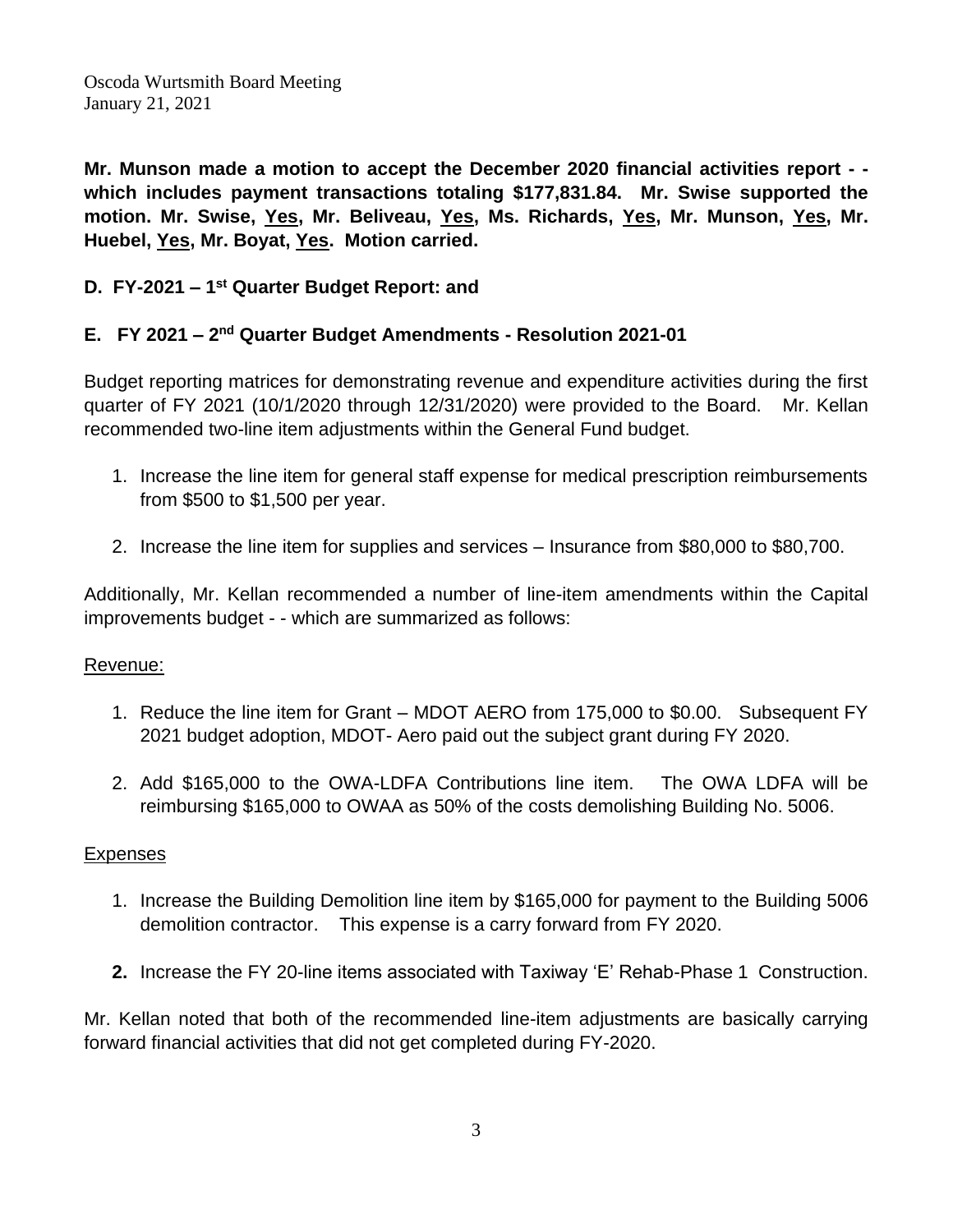**Mr. Beliveau made a motion to accept the FY 2021 1St Quarter Budget Report. Mr. Munson supported the motion. Mr. Munson, Yes, Mr. Huebel, Yes, Mr. Swise, Yes, Mr. Beliveau, Yes, Ms. Richards, Yes, Mr. Boyat, Yes. Motion carried.**

**Mr. Munson made a motion to approve the proposed budget adjustments via adoption of Resolution 2021-01. Ms. Richards supported the motion. Mr. Huebel, Yes, Mr. Swise, Yes, Mr. Beliveau, Yes, Ms. Richards, Yes, Mr. Munson, Yes, Mr. Boyat, Yes. Motion carried.**

## **F. OWA-LDFA 2020 Semi-Annual Report**

Mr. Kellan reported that Oscoda-Wurtsmith Airport – Local Development Finance Authority (OWA-LDFA) had recently conducted a public information meeting for reporting FY 2020 activities. After satisfying all applicable public notification requirements, OWA-LDFA received no public comments or correspondence about the semi-annual report. Likewise, there was no comments or concerns noted from members of the OWA-LDFA Board and that Board formally accepted FY 2020 report.

In preparation for this meeting, members of the Airport Board were provided with copies of the OWA-LDFA semi-annual report. Mr. Kellan provided a summarized description of OWA-LDFA financial activities during FY 2020. Members of the Airport Board offered no discussion, comments, or questions.

## **VI. Current Business**

# **A. Reschedule the February 18, 2021 Meeting Time**

Mr. Kellan noted that the February meeting of OWAA is scheduled to start at 10:00 a.m. on Thursday, February 18, 2021. He then stated that the Michigan Airports Conference is scheduled for February  $17<sup>th</sup>$  &  $18<sup>th</sup>$ , 2021. Therefore, the second day of conference creates a scheduling conflict. The conference will be conducted remotely, and the second day is scheduled to finish by 1:00 p.m. Mr. Kellan sought approval to move the OWAA meeting start time to 1:30 p.m. on February 18, 2021.

**Mr. Munson made a motion to reschedule the February 18, 2021 meeting to start at 1:30 p.m. Mr. Swise supported the motion. Mr. Beliveau, Yes, Ms. Richards, Yes, Mr. Munson, Yes, Mr. Huebel, Yes, Mr. Swise, Yes, Mr. Boyat, Yes. Motion carried.**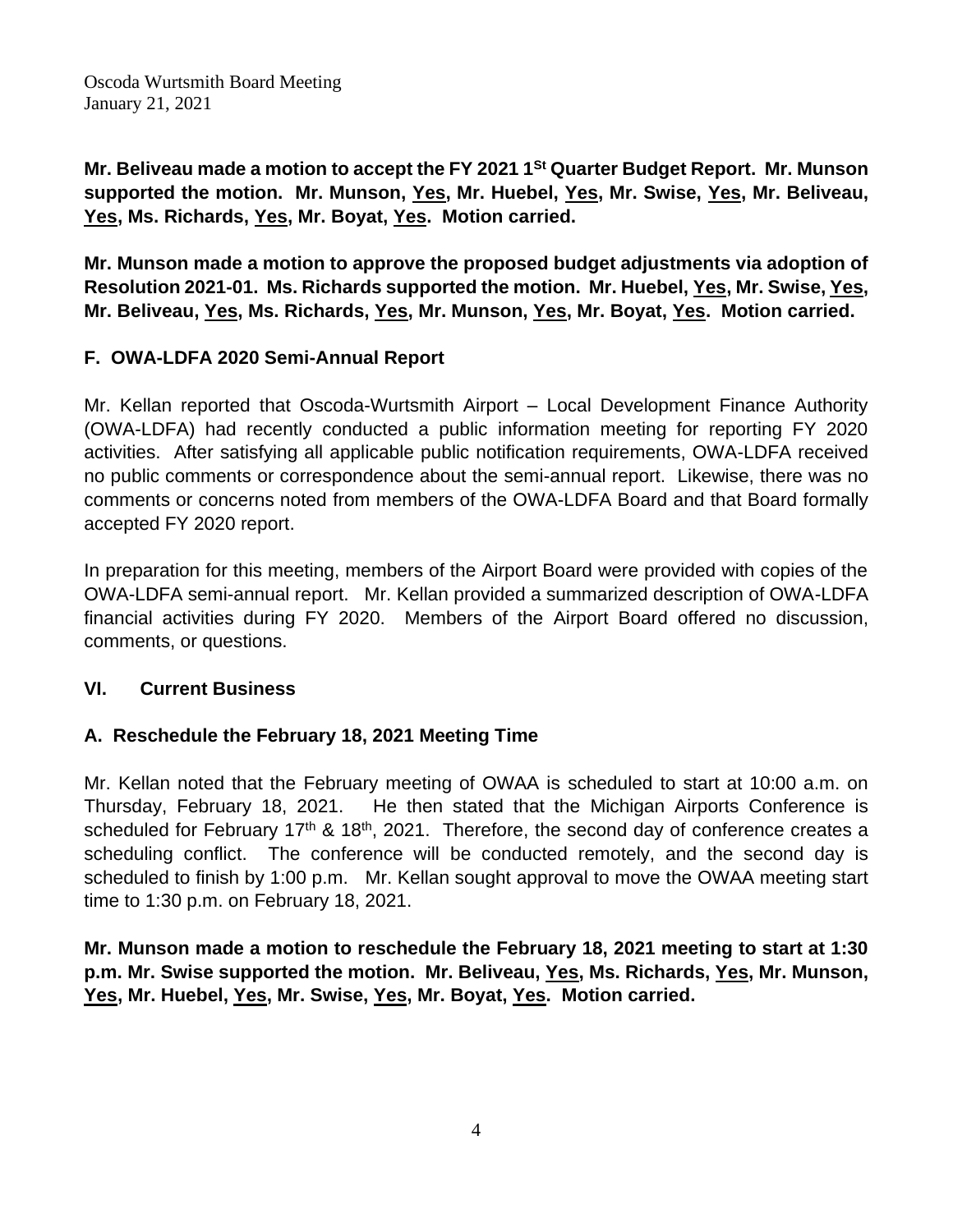# **B. USAF Mobility Guardian 2021 Exercise at OWA**

Mr. Kellan reported that the United States Air Force (USAF) is preparing to conduct an exercise named 'Mobility Guardian 2021'. This military exercise is scheduled for May  $14<sup>th</sup> - 26<sup>th</sup>$ , 2021. In support of Mobility Guardian 2021, representatives of the USAF Air Mobility Command (USAF-AMC) have identified Oscoda-Wurtsmith Airport as a potential location for establishing a temporary base of operations. This topic was added to the meeting agenda for initial discussion and as a place holder in preparation for any action decisions that might be proposed.

Mr. Kellan reported that event planners originally estimated approximately 100 – 150 military personnel would be temporarily assigned to Oscoda-Wurtsmith Airport. During more recent discussions, that estimate has increased to 300 – 350 military personnel. The exercise would also include six (6) air to air tanker refueling aircraft conducting missions from Oscoda-Wurtsmith Airport.

Mr. Kellan also reported that the USAF-AMC would bring their own military fire-fighting personnel and equipment in case there is ever need for emergency aircraft rescue and firefighting. This firefighting capability would include extinguishing agents. Representatives of USAF- AMC have provided copies of Air Force directives asserting that the use of firefighting foam is only authorized - -as needed for emergency response purposes only.

Mr. Kellan stated that he was not looking for any action decision during this meeting. This information was provided to introduce the topic and to seek discussion and questions from members of the Airport Board - -in preparation for additional discussion during a future meeting.

Mr. Boyat added he had participated in a telephone phone meeting that took place the day before with Mr. Kellan, Mr. Huebel, and the Airport Attorney. Mr. Boyat said the Airport Attorney felt there were still more questions to be asked and wanted to make sure the Airport Board was aware that there would be firefighting foam.

Mr. Munson added that as a member of the RAB Committee, his concern was how members might react when it is discussed that the Air Force will be using firefighting foam.

Mr. Beliveau asked Mr. Kellan if the language regarding the fire- fighting foam could be put into a contract, i.e., they would not use it unless it was imperative. Mr. Beliveau also requested the contract contain an agreement that the containment, clean up and removal is completed by the Air Force should they have to use the foam. Mr. Kellan said he that Mr. Beliveau's comments would be included in the special use permit agreements.

Mr. Beliveau also asked how Covid19 rules and regulations might affect this event and what assurances the Airport might receive as it relates to inviting or encouraging a large group of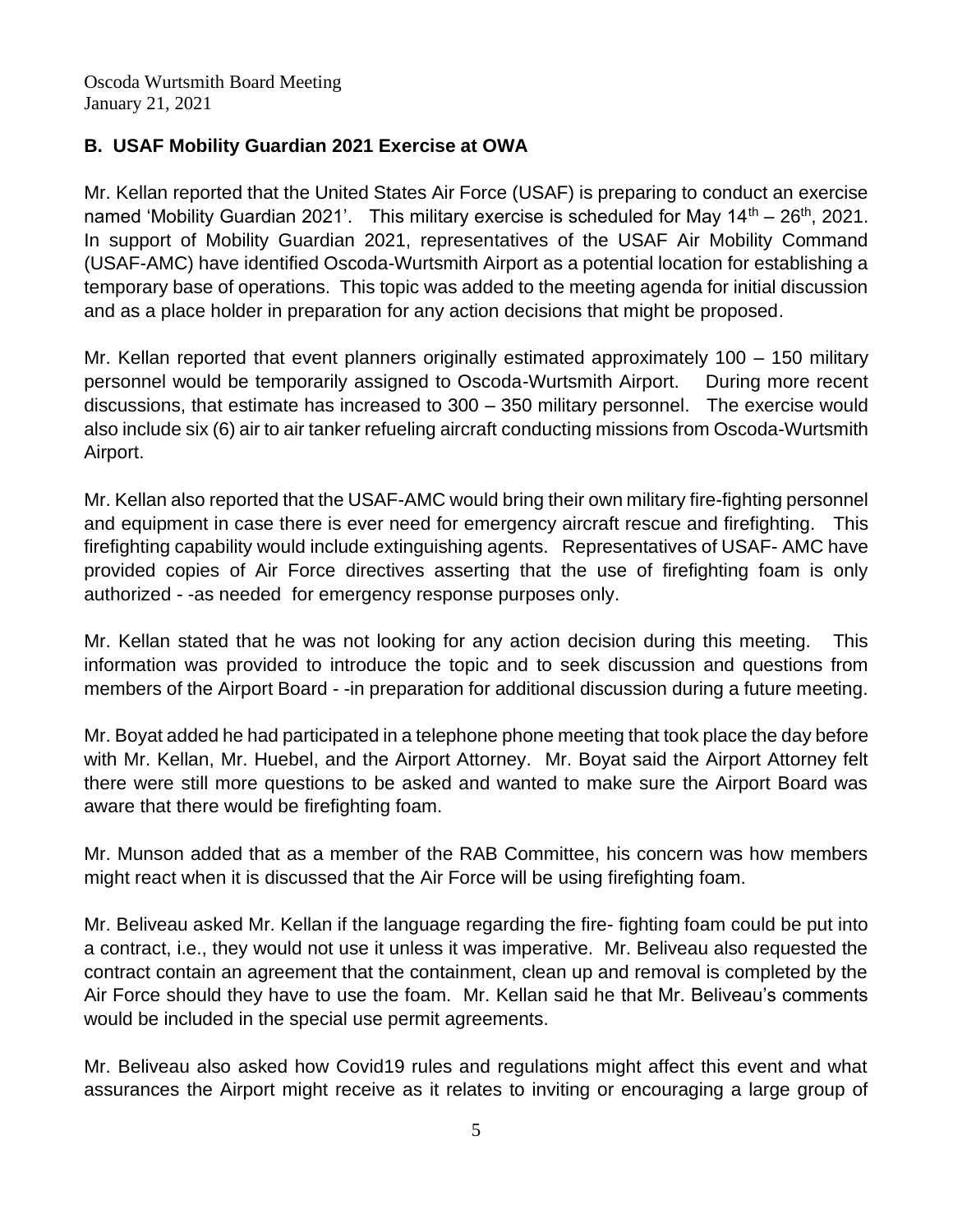people to utilize the economy of the town. Mr. Boyat and Mr. Munson agreed. Ms. Richards asked if there would be times when the group or groups of people would have down time to utilize the local community. Mr. Kellan said these types of questions will be asked.

Discussion continued regarding how the community might be affected and or utilized during this time. In general, board members were in support of the event but also posed questions that would need to be asked and brought back to the board.

Mr. Kellan noted that he will be asking the questions that were posed and also encouraged the board to let him know if other questions arise so they may be included in further discussions.

Mr. Beliveau asked if other bases were competing for this activity. Mr. Kellan said he suspected other locations will be part of Mobility Guardian 2021 - -including Alpena. , but the air mobility command component is only one component in the overall exercise. Mr. Beliveau asked if that question could also be included.

## **C. SCCA Events – Issue Special Use Permit**

Mr. Kellan reported that Detroit and Saginaw regional divisions of Sports Car Club of America (SCCA) are again seeking authorization to host racing events at Oscoda-Wurtsmith Airport. As with past years, they wish to utilize the pavements that formerly served as the Alert Apron. The SCCA events have been typically conducted during four weekends each summer. So far, they have identified the weekend of July 29<sup>th</sup> – August 1<sup>st</sup>, 2021 for hosting a national event.

Mr. Kellan reminded Airport Board members that OWAA has previously received public comments regarding SCCA events. For reference, meeting information materials included applicable excerpts from past meeting minutes. In summary, OWAA has been previously asked to limit use of the racetrack to the hours between 9:00 a.m. - 7:00 p.m.

Additionally, staff had previously received a telephone call from a nearby resident expressing concerns regarding the number of weekend events and allowing the events to be scheduled during back-to-back weekends. Five SCCA events were conducted during the summer of 2020 and included two sets of back-to-back weekends.

| <b>SCCA Club</b>        | 2020 Event Dates                |  |
|-------------------------|---------------------------------|--|
| <b>Saginaw Division</b> | June $19th -$ June 21st         |  |
| <b>Detroit Division</b> | June 26th - June 28th           |  |
| <b>Saginaw Division</b> | July $24^{th}$ – July 26th      |  |
| <b>Detroit Division</b> | July $30^{th}$ - Aug. $2^{nd}$  |  |
| <b>Detroit Division</b> | Aug. $21^{st}$ – Aug. $23^{rd}$ |  |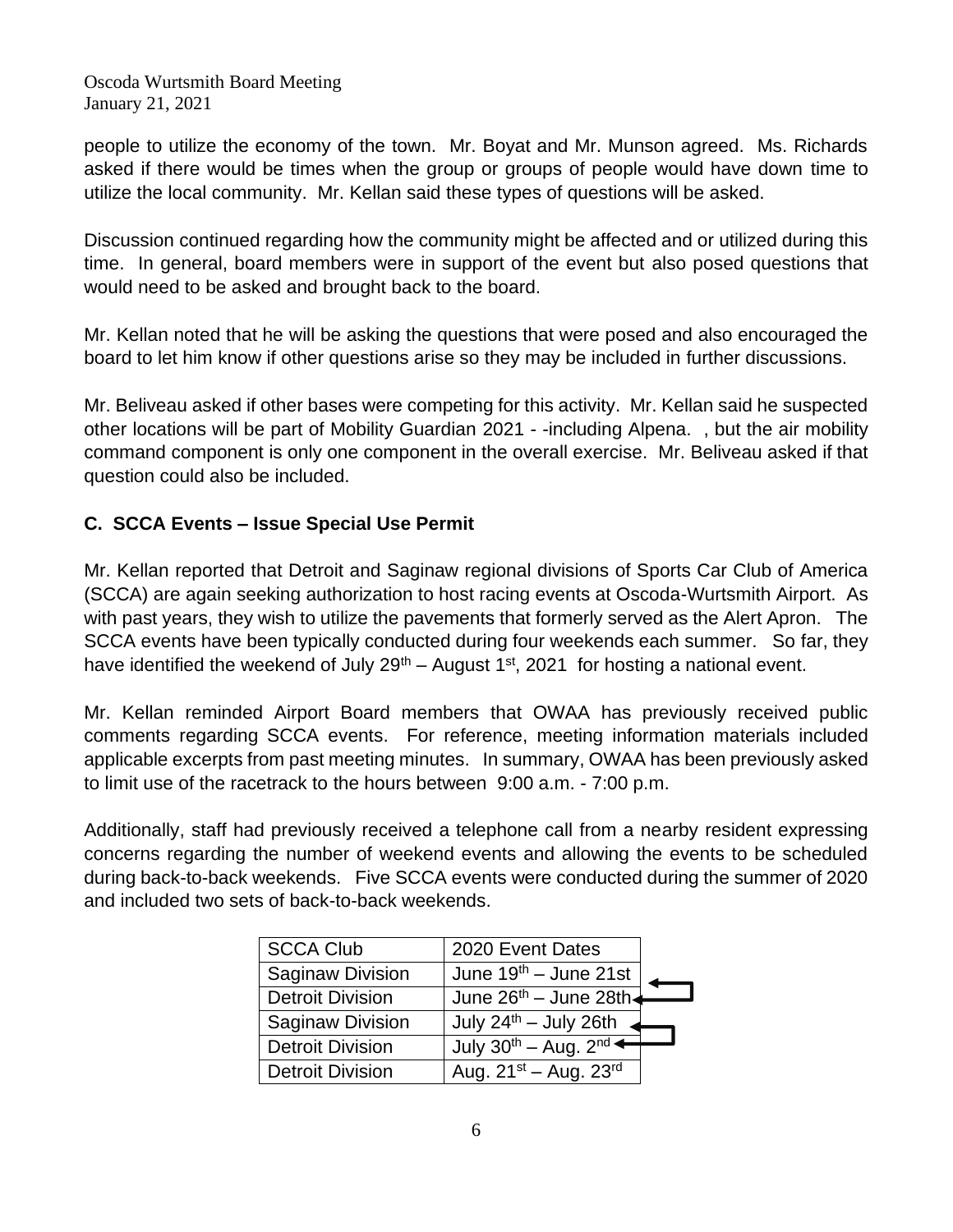Mr. Munson suggested establishing "quiet hours" rather than "windows of operations". Mr. Swise and Mr. Beliveau agreed. Mr. Beliveau said he would not be inclined to restrict their schedule to No back-to-back events as these events do support the community. Mr. Kellan asked Mr. Beliveau if he would like to remove "limiting the total number of events", Mr. Beliveau agreed.

**Mr. Munson made a motion to provide authorization for the Airport Manager to issue Special Use Permits to both divisions of SCCA for hosting racing events during mutually agreeable dates. Said authorization includes the following limitations/conditions:**

- **1. Quiet Hours between 7:00 p.m. and 9:00 a.m.**
- **2. Permit fee of \$1,000 for each event.**

**Mr. Swise supported the motion. Mr. Munson, Yes, Mr. Huebel, Yes, Mr. Swise, Yes, Mr. Beliveau, Yes, Ms. Richards, Yes, Mr. Boyat, Yes. Motion carried.**

# **VII. Airport Manager Comments**

## **A. Michigan Launch Initiative**

Mr. Kellan reported having a telephone conversation with Mr. Gavin Brown of the Michigan Launch Initiative. Mr. Brown reported Michigan Launch Initiative will be extending their agreements with planning and engineering consultants, BRPH and Kimbley Horn to move into the next phase, which will be to submit application materials to the FAA seeking to secure the Launch Operator Site License. Mr. Kellan's understanding that the next phase of application will involve increasing detailed analysis of the needs and types of site development will be required.

Mr. Kellan also reported that the site selection for establishing a Command-and-Control Center has not yet been announced. Mr. Kellan reminded the board that OWAA had submitted response to the Request for Information in order to compete for Command-and-Control Center selection. OWA was not selected to compete for the final selection phase.

## **B. Kalitta Air – Hangar 10**

The Engineer and Construction Company is preparing site development plans. Construction is scheduled to commence during early spring.